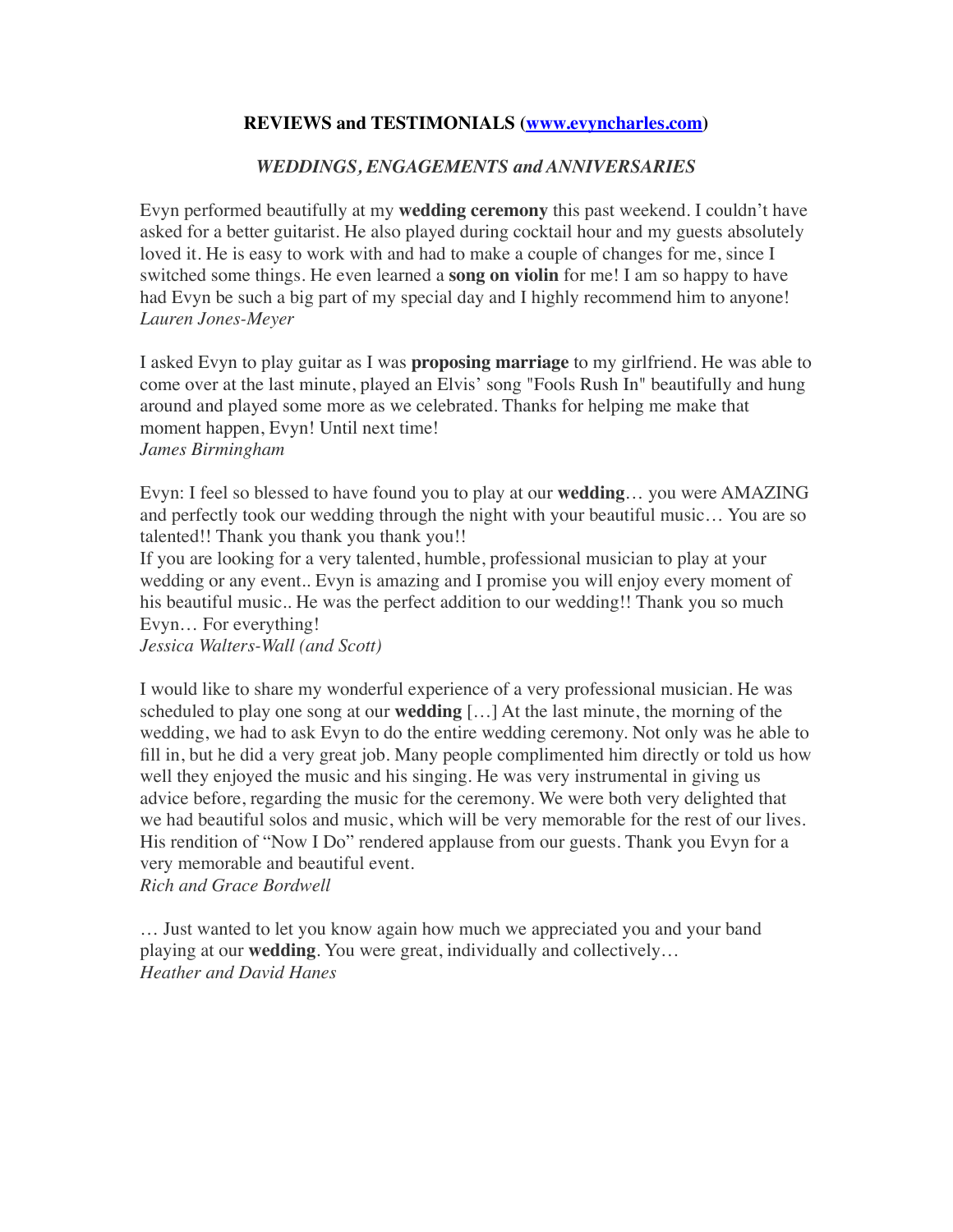… We hired Evyn Charles and his band to play at our **wedding reception** last month. They were great! The variety of music they played was fantastic and their obvious skills as musicians was apparent. They had everyone on the dance floor and having a good time.

In short, we would recommend them to anyone for their wedding, party or other event... *Shari and Jerry Dressler*

You were awesome at our **wedding**!!! *Rachel and John Marshall*

Dear Evyn: Matt and I just got back from our honeymoon, and we just wanted to thank you so much for all you did for us at our **wedding**. Everyone gushed over your beautiful music for the wedding, and the processional song went perfectly. Your ability to improvise as needed was truly a blessing. I was so confident in your skills that I didn't have to worry at all about the music coming together during the morning preparations for the wedding.

What luck it was that we met [...] It all worked out so perfectly in the end... *Laura and Matt Sheehan*

I can personally tell you that Evyn played our **wedding** and made it an unforgettable day! My friends and family, still to this day, comment on how great the band was! Not only is he professional, he's an AMAZING artist! Book him! *Annie and Jason Van Pelt*

The music was awesome Evyn. You made the night so wonderful... Thanks for everything! *Laura and Rudy Taute*

Thanks again for an amazing and memorable musical addition to our **daughter's wedding**. Please know that we are so thrilled with all the surprises that Karen and Eddie planned with you. It was wonderful and, as musicians ourselves, we enjoyed your talents on this very special day. *Anne Davis*

Evyn's entertaining at my **wedding reception as an MC and live solo guitarist** was more wonderful than I could have ever imagined. He showed up very early for set-up and was responsibly and collaborative an pre-event meetings. He played so well at the event people were dancing, clapping, and guests told me Evyn did a great job. I am so glad Evyn made the event so memorable and fun for me (the bride)! *Tess and Rob Stevenson*

We loved having Evyn play at our **wedding reception**. He is a very talented guitarist. He was not familiar with one of our weddings songs so he took it upon himself to learn it. *Jennifer and Jon Roepke*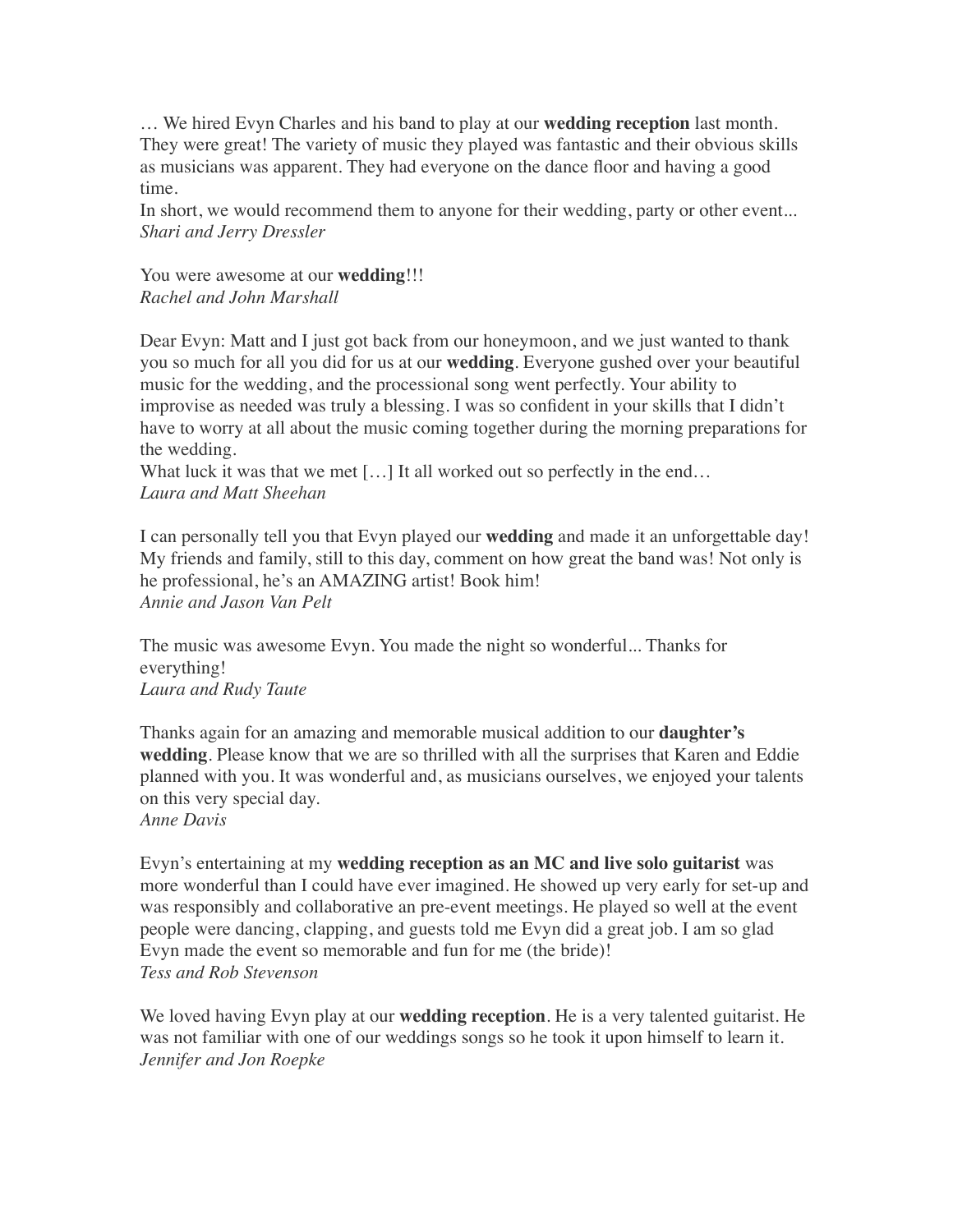Evyn Charles is super. He arrived our **wedding** party earlier and started to play after set up when waiting for guests coming. He is very professional, flexible and passionate. All our guests love his performance. My husband said that I did a great job of picking musician for our wedding party.

Thank you Evyn! You made my party and thanks for you make me worry free! *Tina Qiao and Jack Rose*

Evyn did a wonderful job, he played guitar for our **ceremony and cocktail hour**. He learned a few songs that we asked him to play for our ceremony, and he did a great job both adapting the songs and singing/performing them. The song he learned was a song that means the world to us, and it was amazing to have it sung and performed at our wedding.... "I'll catch you" by the Get Up Kids. We were so happy with his performance on his guitar both during the ceremony and afterwards as he played music for the cocktail hour and has a large repertoire, great job Evyn and thanks again... *Claudia Ochoa and Victor Valencia*

Evyn Charles did an outstanding job at our **wedding**! We were very pleased with him and his service.

From the beginning when I asked Evyn to sing at our wedding and play his guitar he was very kind and helpful. He offered great advice and wedding prep guidance but left plenty of room for us to customize things the way we wanted.

We had a lot of things at our wedding that did not go according to plan from the photographer, videographer, to the wedding coordinator's services but one thing that went perfect was Evyn Charles. He delivered as promised.

I would absolutely recommend Evyn Charles. He is very talented and a lot of fun. Thank you Evyn!

#### *Denise and Rich Hatten*

My wife and I semi-regularly go to Tony's on the Pier in Redondo. We love going on nights that Evyn is playing. When we were picking out a musician for our **wedding** it was a no-brainer to ask Evyn. He was extremely helpful and friendly with everything. He was there promptly on time and was a great addition to our wedding while being very sociable with everyone there! We hope he had as great a time at our wedding as we did having him there. My wife wanted a particular song to walk down the aisle to, and Evyn learned it for us! He has great musical talent and is great to listen to. I would definitely recommend for anyone looking for someone to play any event to consider Evyn. *Leigh and Euka Kotabe*

Evyn was so easy to work with. I just gave him an idea on the type of style I was interested in, and he did the rest. All of our guests complimented on how well he did, and asked for his contact information for further events. He made our day very special and memorable. Would highly recommend! *Jessica Fong and Oscar Alvarez*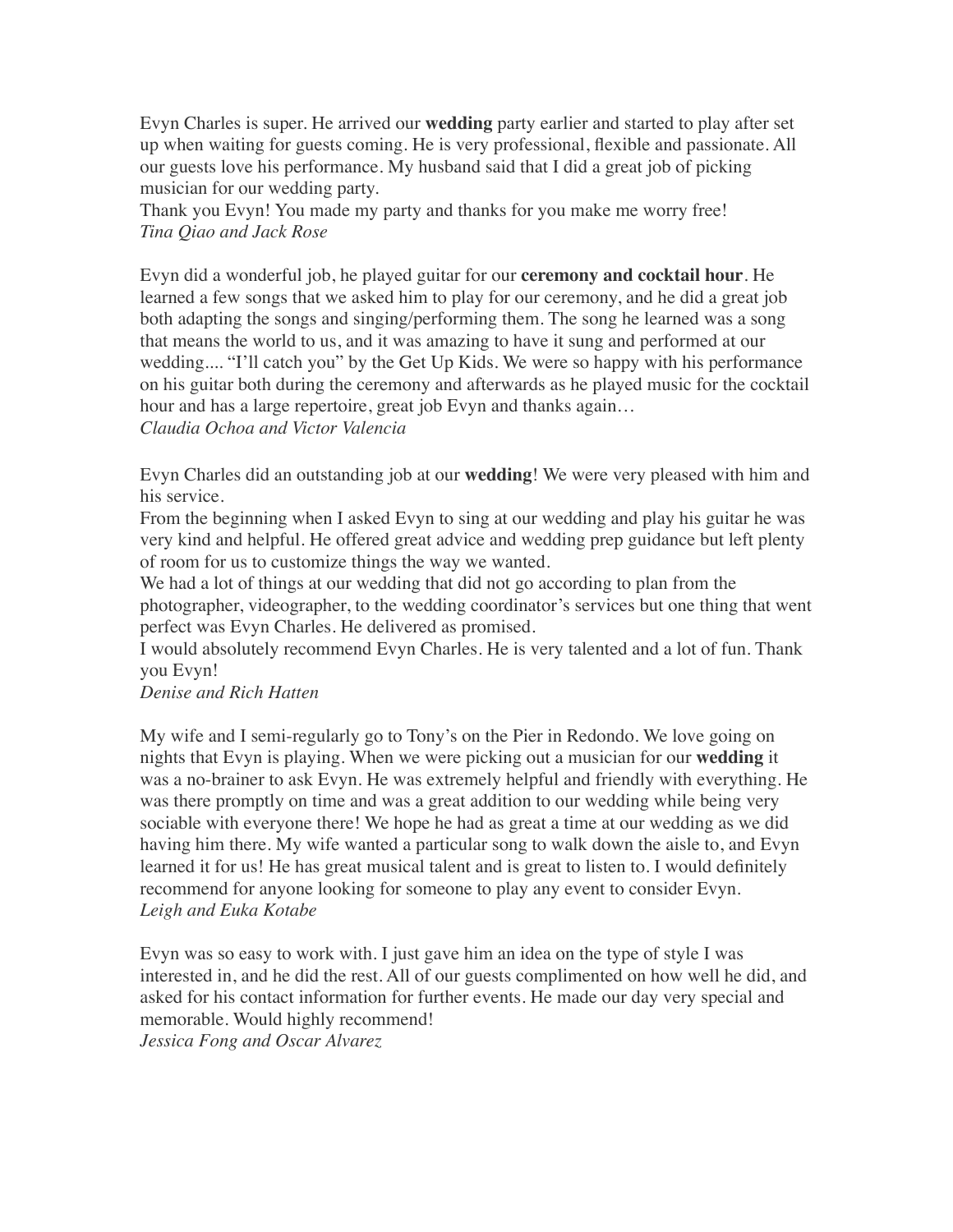Evyn played for my wife Alison and my **wedding** in May '14 at the Bel Aire Bay Club in Pacific Palisades. My wife and I were really struggling to figure out what we wanted to do during our reception for music. We went out with some friends and heard Evyn playing at Tony's in Redondo Beach. We instantly loved his music, the tone of his voice and his professionalism he displayed while playing (in addition to his song selection). I got his card during his break and we booked him the next day.

As any married person knows, weddings are stressful and full of coordination. Evyn made things seamless and he was extremely responsive (I wish it would have been the same for other venues) and that really helped us out.

He showed up on time and he did a great job. I didn't get to see the whole set (considering we were being tugged around taking pictures), but I did catch some songs and he got rave reviews from our guests. My father, who is a musician as well, really complimented Evyn and his abilities. I would highly recommend Evyn for any event. *Alison and Jared Wilson*

Evyn was great to work with. He is such a talented musician with a wide range of songs. Our guests at our **wedding** last month were very impressed and happy with his music. I would definitely recommend Evyn and book him again! *Ana-Lilia and Jeff Mackay*

Evyn is the man! I was looking for a performer to **sing a song to my fiancé while I proposed** and Evyn did it no problem. He did a terrific job and it was all perfect and he also helped me plan the whole thing when I told him my plans. […] I would definitely recommend him to anyone looking to surprise or entertain people. *Josh Camacho*

Evyn Charles performed at our recent **25th anniversary** party and all I have been hearing ever since is "Wow! Where did you find him! He was so fantastic!" from our relatives. When people of all ages, from teens to their 80s, are singing along and having a great time, Evyn Charles must be doing something magical. He definitely spiced up the event and gave it a flair it never would have had otherwise. I would recommend Evyn to anyone. We also appreciated that before the big day, he went over his song list with us so he would know what we like. He was a pleasure to work with and I can't say enough how wonderful he was. I would certainly hire him again! *Leslie and Rich Friedman*

We had the most wonderful **anniversary** celebration last night, and your contribution to it was enormous. Our company loved singing with you, as did we! It was a great pleasure to meet you, and I hope we'll meet again on future such joyous occasions. *Rav Yosef Kanefsky*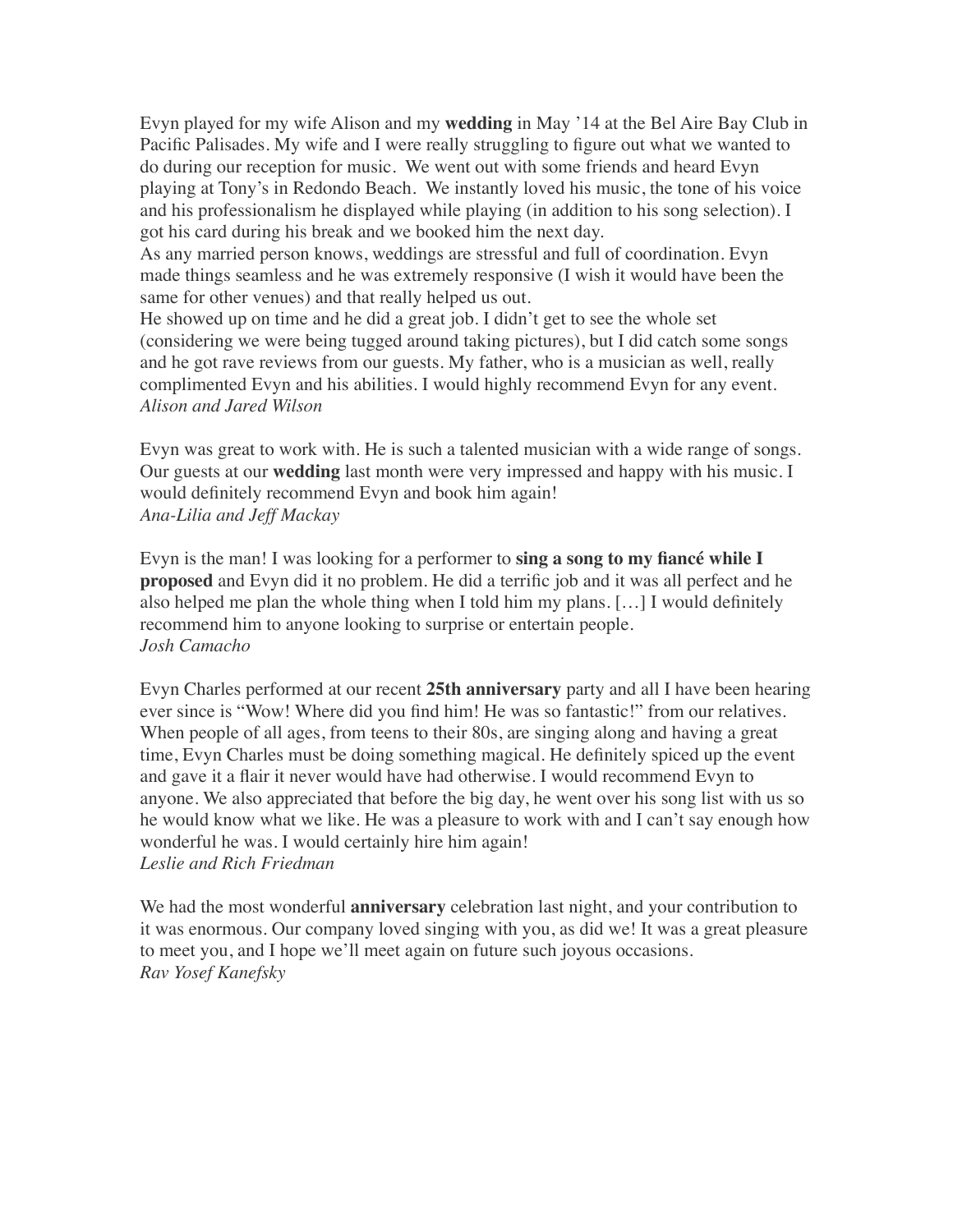Hi Evyn: I met you over a year ago when you were playing at Tony's on the Pier in Redondo Beach. My soon-to-be cousin was getting married and you ended up playing for their wedding (Rachel & John M.). This past December you also played for my almostbrother-in-law's Navy party (all Beatles music) at On The Rocks in Redondo Beach (which Rachel & John also happen to own). The whole family loves your style and talent. Well, I said all that to tell you that my fiancé and I would very much like to meet with you and talk about possibly having you play for our wedding ceremony (including some pre-ceremony music and post-ceremony/cocktail hour music). I spent a lot of time looking at your website learning a lot of things about you and scrolling down your long list of songs and it only made me like you more.

I suppose before we go any further we should check to make sure you are even available on our wedding date. Please check your calendar on […] and let me know if you have the date available. We have looked at string quartets and the like, but **sincerely enjoy your style of music and would love that to be reflected at our wedding**.

I can't wait to hear back from you!  $=$ ) *Karen Davis, Redondo Beach, CA*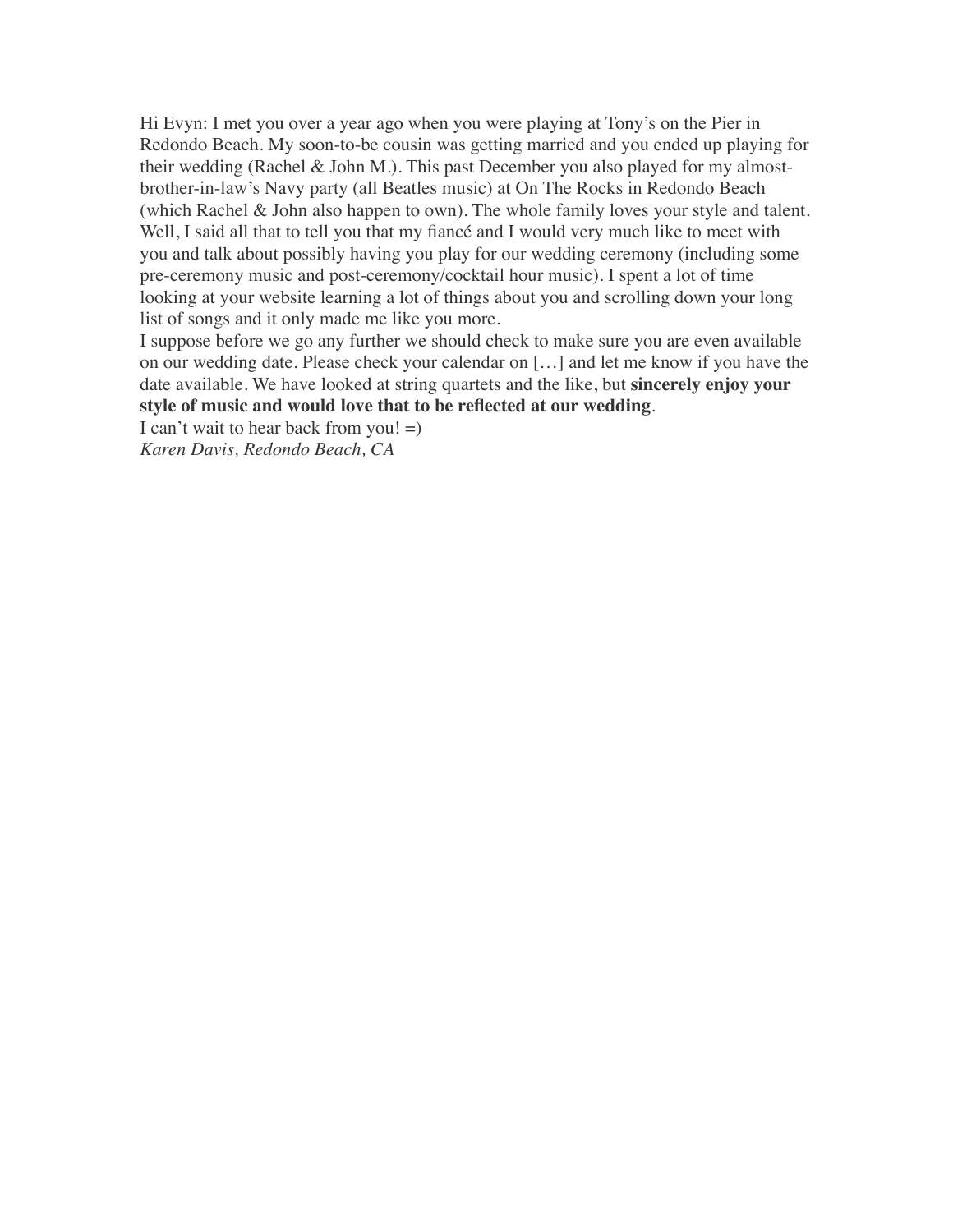## *EVENTS and CELEBRATIONS*

Evyn is a pleasure to work with. He played my **40th birthday party**. He knows a wide variety of songs. He does what he says he's going to do and he does it with a great attitude! *Jason P*

## BIRTHDAY PARTY ON THE BEACH

I highly recommend Evyn he is extremely talented! He performed at my **graduation party** last night and exceeded my expectations! His communication is outstanding and he knows how to read a crowd. For all future events I will 100% book with Evyn again. Thank you so much and I look forward to hearing you play soon. *Jessie Kelley* GRADUATION PARTY

I threw a small **birthday party in my backyard** for my wife and hired Evyn to play at the event. It was a "I love Lucy" themed party and Evyn came in early to set up dressed to the nines in full "Ricky Ricardo" clothing. I did not provide Evyn a playlist, though he told me beforehand I could, and would accept requests. He took the theme for the evening, the vibe of the crowd (38 vaccinated souls!) and played and played for several hours, interacting and connecting with all and really made the party special with his talent, skill and overall professionalism. I would hire him again for any party and give a hearty recommendation to all as I earned major brownie points from my lady as she did not know I had hired Evyn and was so happy! *Jeff Cooper, Former Mayor of Culver City*

Evyn played beautifully at a **benefit dinner** I produced and coordinated yesterday and he knew exactly what to play and ended the evening on such a positive note! He was on time, courteous and set the tone for so many families to come together during their most difficult times. I highly recommend Evyn Charles Music! *Mia Kartsonis, Pastiche Events* RISING FROM THE ASHES BENEFIT

On behalf of the **National Cancer Survivors Day** Committee, I would like to sincerely thank you for providing the wonderful musical entertainment at the Survivors Day event. Your involvement helped to make our celebration a huge success. We hosted over 1,300 survivors, family and friends, volunteers and staff.

Thank you again for your willingness to help support City of Hope's National Cancer Survivors Day and those who have experienced cancer.

Sincerely,

*Linda Baginski, Event Chair* CITY OF HOPE NATIONAL MEDICAL CENTER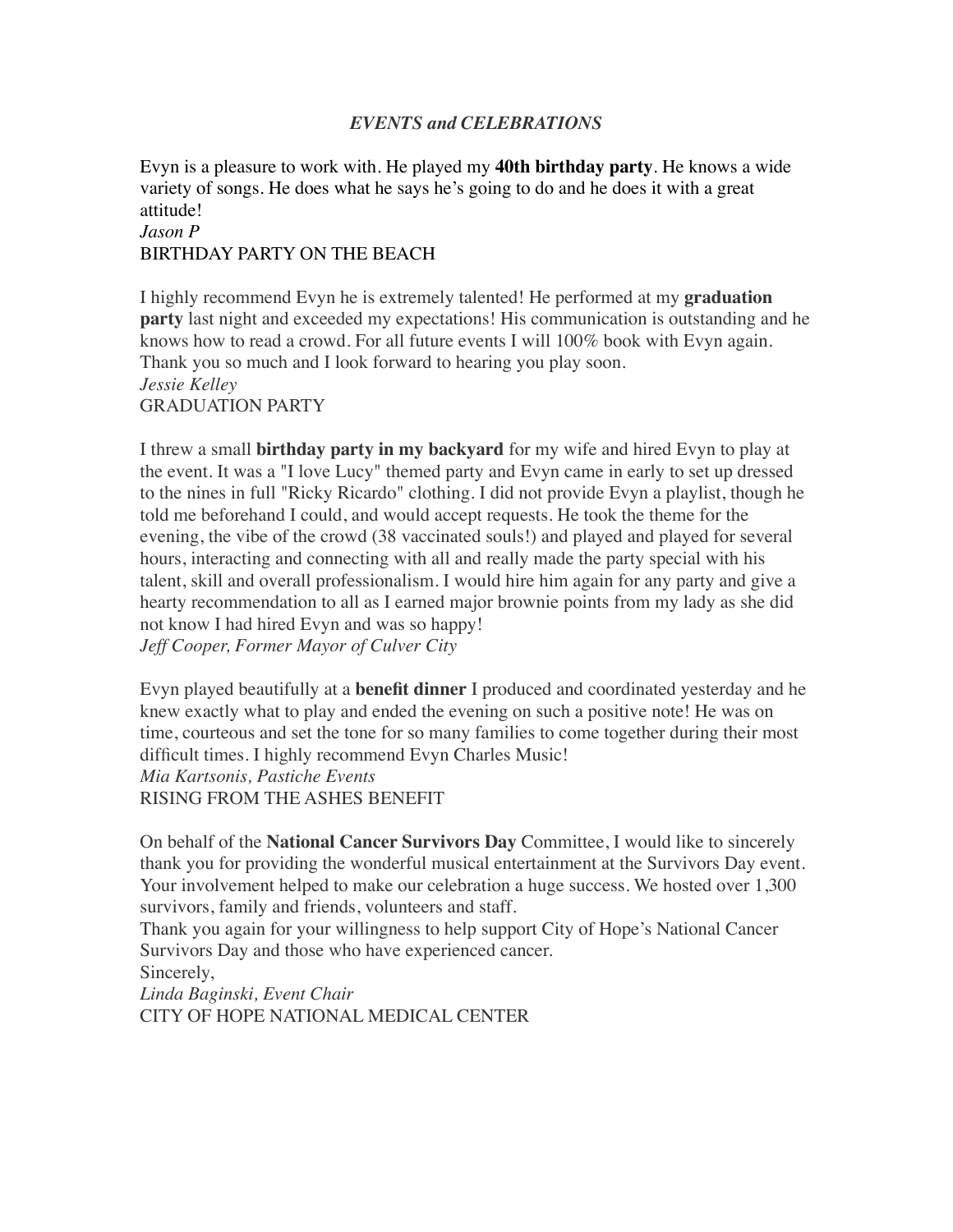We loved having you play at our **hotel**! See you again soon Evyn! *Sébastien Pfeifer, General Manager* HOTEL SOFITEL, BEVERLY HILLS, CA

Just a quick note to say Thank You for the outstanding performance at **MGM Plaza**. The band was a pleasure to work with, your professionalism was a welcomed pleasure. We were all so impressed with the variety of music in your repertoire, your selections were perfect and everyone had a great time!

We look forward to working with you again at one of our future events. Sincerely,

*Kimberly D. Miles, Office Manager* TISHMANSPEYER PROPERTY MANAGEMENT

… I wanted to express my deep appreciation for your band's participation in our **MOCA [Museum of Contemporary Arts]** Contemporaries event last June at Abiquiu Restaurant.

As I have told you before, I thought the band was fantastic. We continue to have extremely positive feedback regarding that event, especially the band. You have had many compliments. A lot of people danced and everyone had a great time. Please feel free to give my name as a reference for you in the future. I look forward to

seeing you guys playing again soon.

Thank you again.

*Alan Jacknow M.D., President* MUSEUM OF CONTEMPORARY ART, LOS ANGELES, CA

The **League of Women Voters** Torrance Area greatly appreciates your participation in our Dangerous Women Fundraising Event on October 9. The **song you wrote for us** was a special surprise and a big hit, and your guitar playing was enjoyed by all. We thank you for helping to make this event a huge success. Sincerely, *Athena Cormier, Lola Ungar, Co-Presidents*

*Kay White, Secretary* LEAGUE OF WOMEN VOTERS

Evyn Charles has only been playing for us for a short time and he has already established a following. I have been in the bar business for twenty years and I recognize a **great performer**. He gets my guests whistling, howling and singing, just great stuff! Sincerely,

*David Fisk, Manager* HENNESSEY'S TAVERN, REDONDO BEACH, CA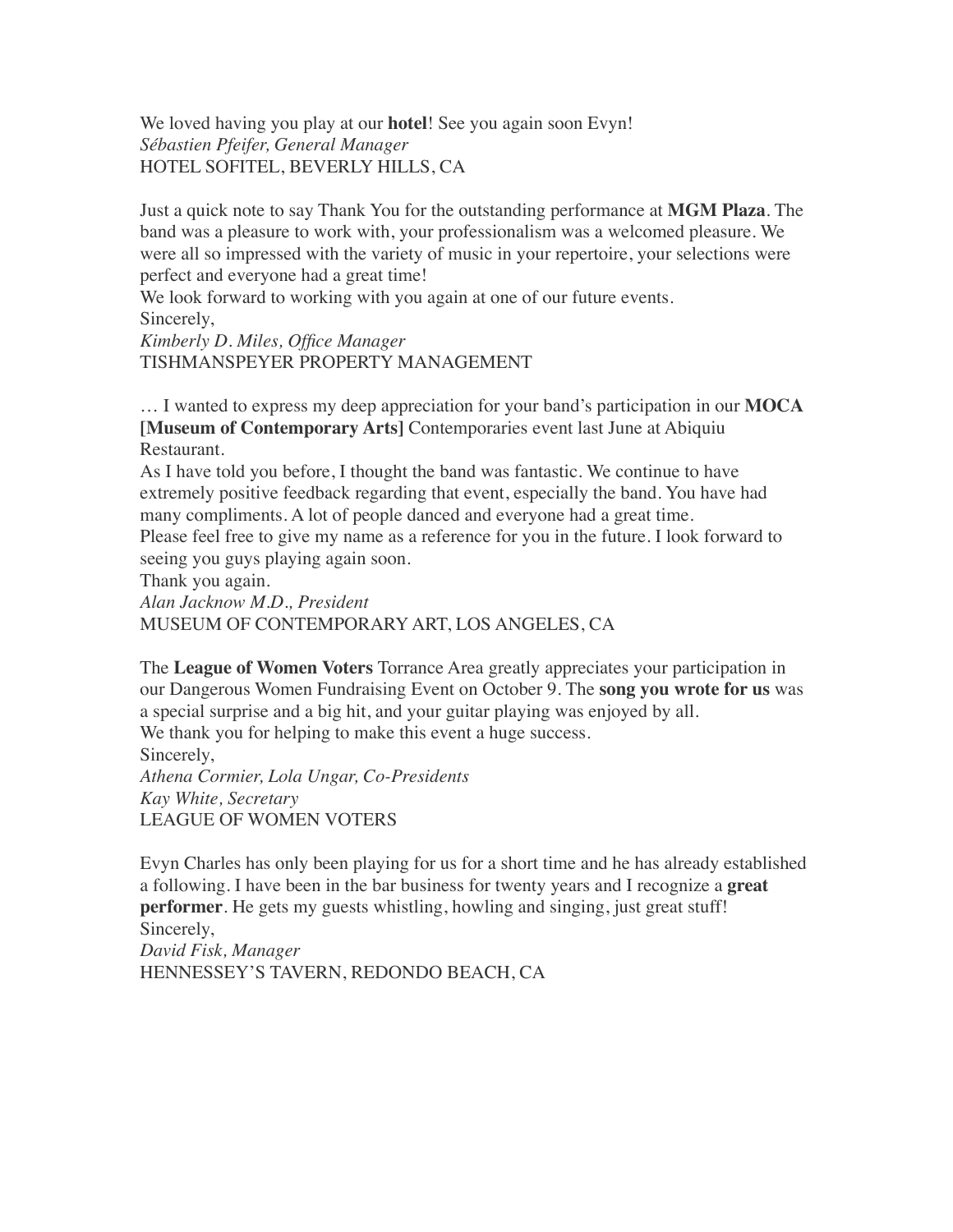Evyn: Thanks so much for playing, you made the party!

In the past, most of the guests liked the better entertainers I hired but **EVERYONE—of all ages—loved you**… I received so many compliments about the music. You played soothing instrumental guitar music while we were having dinner in the backyard and later had everyone dancing inside the house, what a range!

I will definitely hire you again and recommend you to all my friends and clients. *Nel Stanley, Owner*

SOPHISTICATED PARTIES EVENT PLANNING

…Thank you for your **excellent contribution** to our event. We wouldn't have had nearly as much fun without your talented trio! *Hugh Taylor, Planning Committee* ENCINO, CA CHAMBER OF COMMERCE

On behalf of all the staff and management of WebVision, Inc., I would like to express our most sincere appreciation for your performance at our recent **company party**. A group of us happened to catch them in performance at a Redondo Beach club a few months ago. We stayed all night while Evan and the band graciously took our requests. These guys know hundreds of songs and sound fantastic! We knew this was the band we wanted for our event.

Our employees' families had been invited to the party so there were people of all ages, from older adults to children and teens. The band managed to entertain everyone, and get a bunch of computer programmers on the dance floor--now that's impressive! In addition to being extremely talented, from a business standpoint, they proved to be very professional and easy to work with. We look forward to having the band perform at next year's company party!

*John McGloughlin, Vice President* WEBVISION, INC.

Hi Evyn! Thank you for adding such wonderful entertainment to our event. We and our many visitors very much enjoyed your music. We had numerous comments of appreciation for your participation. Councilwoman Shipsky (Long Beach) asked about your band and obtained your business card. We are so glad you were available for our special **street fair**. We'll be in touch in the future!

Thank you again, Evyn! *Barbie and Jim Ault, Managers* PARKVIEW VILLAGE, LONG BEACH, CA

Hello, Evyn: Just a note… wanted to tell you how much we enjoyed your music last night! **You were incredible**!! :))) Hard to imagine that just one guy can produce such a sound! Thanks for a great evening...Best,

*Jen Jones [Customer—Bull Pen, Redondo Beach]* BULL PEN RESTAURANT CUSTOMER, REDONDO BEACH, CA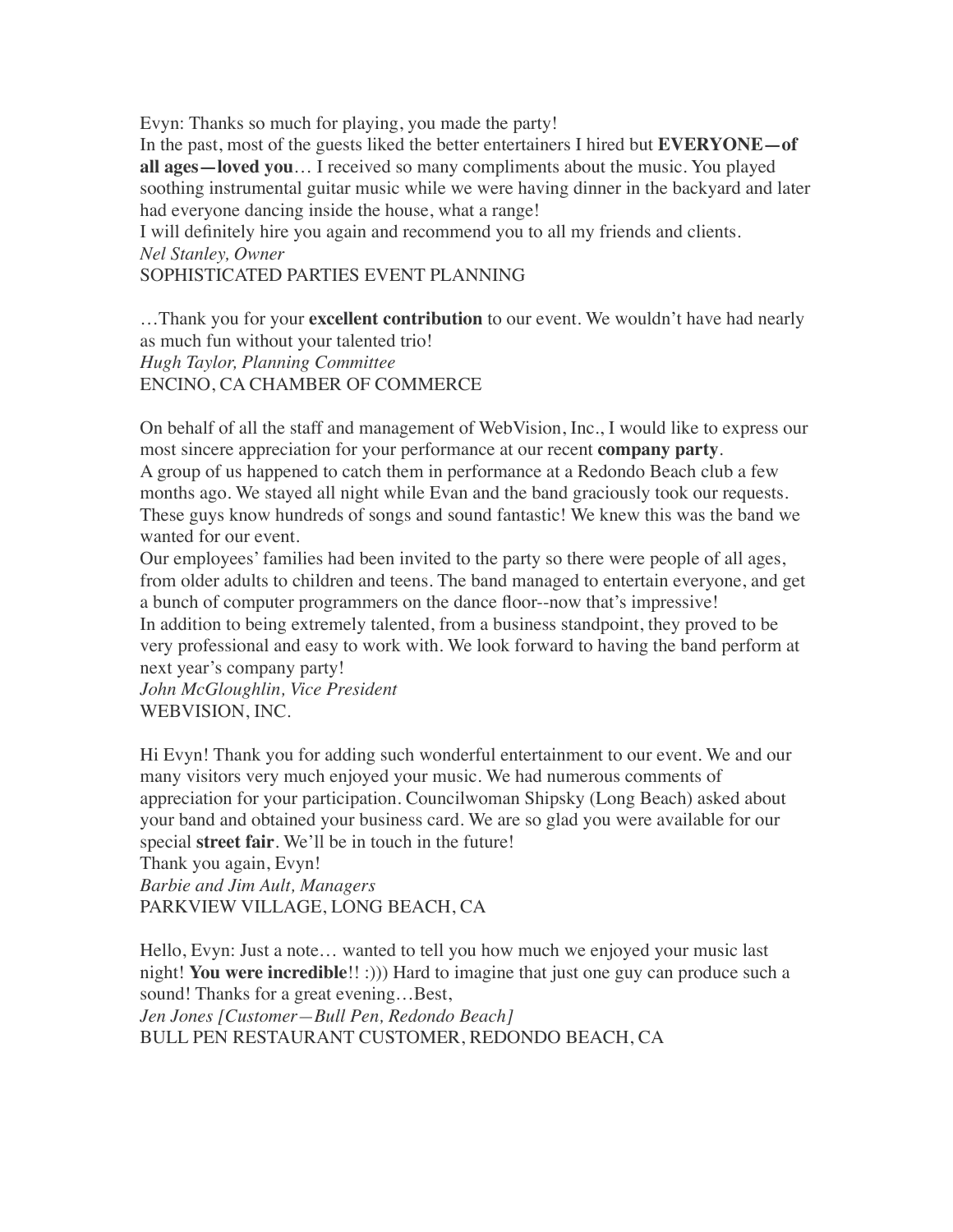Evyn: Thank you so much for playing at our **backyard party on the 4th of July**. You were a major hit with everyone there and I look forward to having you perform at our next party. I also give you the highest recommendation for anyone interested in hiring you. Good luck in the future and I'm sure we will see you real soon. *Donald J. Calabria*

Evyn was a delight to work with. He performed at an event at our club recently and his music was enjoyed by all. His **ability to read our crowd** was amazing. (We have a very diverse group) He had a vast array of songs plus his own songs. We look forward to having him return to our club in the future! *Kathy Davidson, Event Coordinator* KING HARBOR YACHT CLUB, Redondo Beach

Evyn is amazing! I threw a **retirement** party for my dad in my backyard and Evyn really set the tone for the entire party. He made the party that much more special and everyone who attended commented on how great he was. I could not have imagined that party without him! He is personable, professional, and SO talented! Will definitely look forward to either working with him again or seeing him at Tony's in Redondo Beach! Thank you a million times over, Evyn!!! *Laura Sweatt-Turpin*

Evyn is the best! He provided great music and **made the party**!!! His equipment allows him to roam while playing and singing and entertaining the party! He is a true performer!!! *Kara Gifford*

Everyone really enjoyed you and your music. Thank you. We would **love to have you come back** again. *Janet and John McHugh*

Evyn played at the reception for our **baby's baptism** and he did an outstanding job. His performance was great, he selected perfect music for the occasion and his presentation was also ad hoc to the event. I truly recommend Evyn for any type of party: he will make you and your guests happy!! *Sol and Scott Hayes*

We very much enjoyed meeting Evyn. He is a great guitarist and singer. A very **pleasant and friendly personality**. He did wonderful job entertaining our guests. We were very pleased and would love to have him again for our future events. *Zahida Bhutto*

Evyn is awesome! Everything from Bob Marley to Eazy-E. I have seen him perform many, many times over the last 5 years. He is a **class act and superb musician**. *Ron Nichols*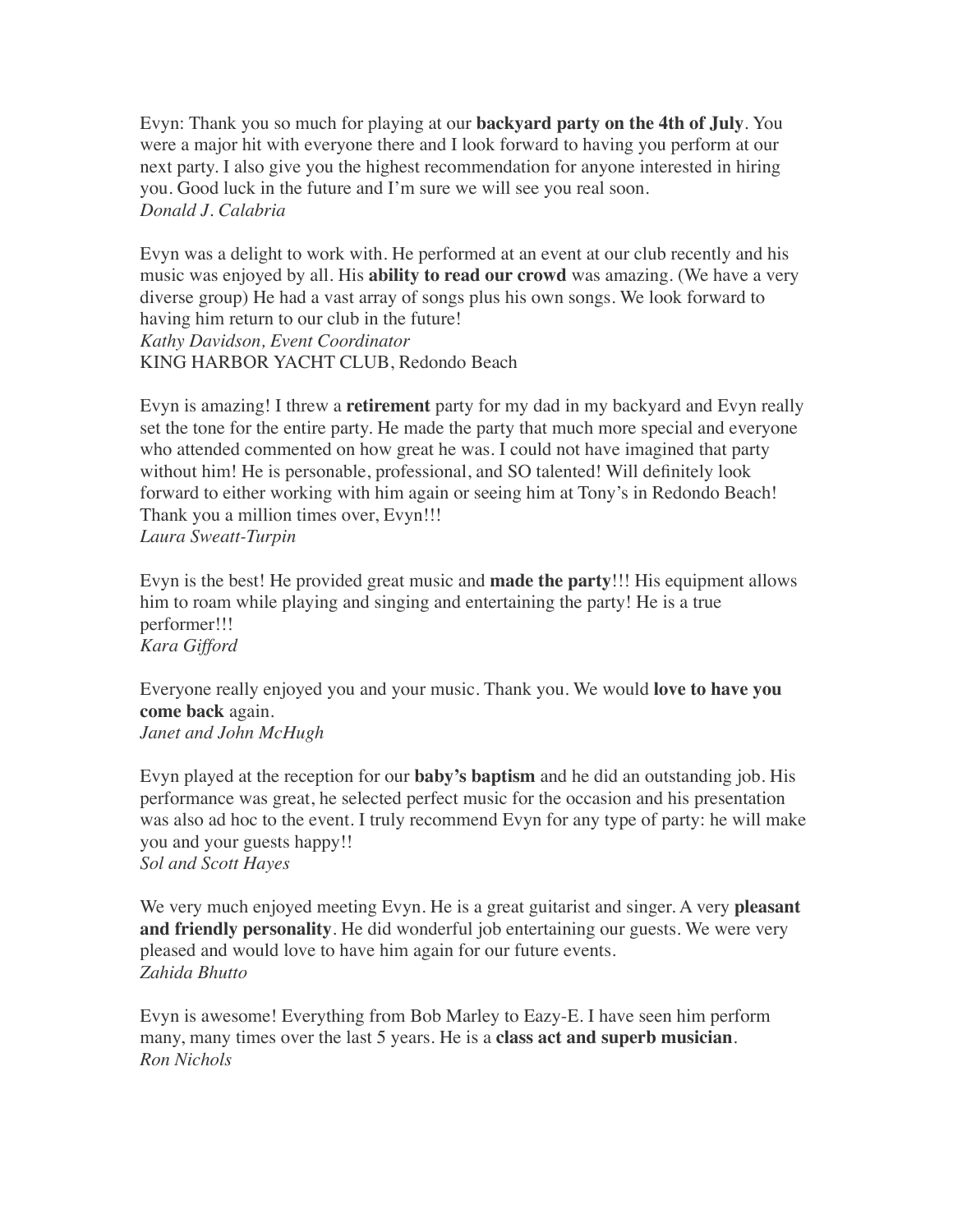What can we say... Outstanding! Evyn was very professional, arrived early for set-up, and interacted well with ourselves and our guests. We had a **Cowboy themed birthday** party for our son. Evyn came in Western attire! He had a set list of classic and contemporary country songs. Of course he took requests and seamlessly inserted a wide range of songs: Credence to Neil Young, Garth Brooks to Neil Diamond! In five hours, he only took two breaks! He even acted as emcee, directing our guests to food and cake cutting and pony rides when appropriate. All of our guests had great things to say about his performance. He got so much applause, he made a joke about thinking he was only supposed to be the background music! We would highly recommend Evyn and would not hesitate in hiring him again. Thanks again Evyn for making our son's first birthday party extra special.

#### *Gladys and Peter Fedorka*

I had the immense pleasure of seeing Evyn last week in LA. It was the last night of a work trip. A colleague suggested seeing Evyn at Old Tony's on Redondo Beach. Wow!! So glad he did.

Evyn has a rich voice with nuanced tones. He clearly has a **passion for music and the vocal skills to match**. The vibe is soulful beach groove. He masterfully sings/plays (guitar) crowd favorites and his own originals that will caress your ears and core. Beyond the music, Evyn is humble, funny and has personality for days! Check him out on [evyncharles.com.](https://biz.yelp.com/redir?url=http%253A%252F%252Fwww.evyncharles.com%252F&s=194d0419f5dca96d47e3f82ccaa1463a64ce80edee71ed64f97a6acdd35b17c6) You won't regret it!! *Tara Blevins*

I've had the pleasure of watching Evyn Charles perform on several occasions. From weddings, to holiday parties, to everything else in between, Evyn's style of music is fitful for any occasion. Evyn a master guitar player and singer and his catalog of music is HUGE! I honestly don't think there's a single song he doesn't know how to play! If you demand nothing less than a **perfect "10" for your party's entertainment** Evyn is your go-to guy.

# *Brian Christie*

Evyn is a great musician, vocalist, and all around nice guy.

I've been a fan of Evyn's for years and recently got to see him perform at the Warehouse in the marina, though I know his usual spot is at Tony's. Excellent as always! He does wonderful **covers of others' music as well as some original work**. Evyn has an awesome sense of humor and is always engaging the audience. I've got a wedding coming up and Evyn is definitely at the top of my list. Check him out if you can. You'll have a great time! *Matt Kaufman*

# *(Bonfire Party at Dockweiler Beach, Los Angeles, CA)*

Thank you Evyn for helping make this our most amazing lag b'omer party ever! *(LoveFest at Hotel Sofitel, Los Angeles, CA)* Thank YOU Evyn - you rocked! JCONNECT LA, A Jewish Experience Non-Profit Organization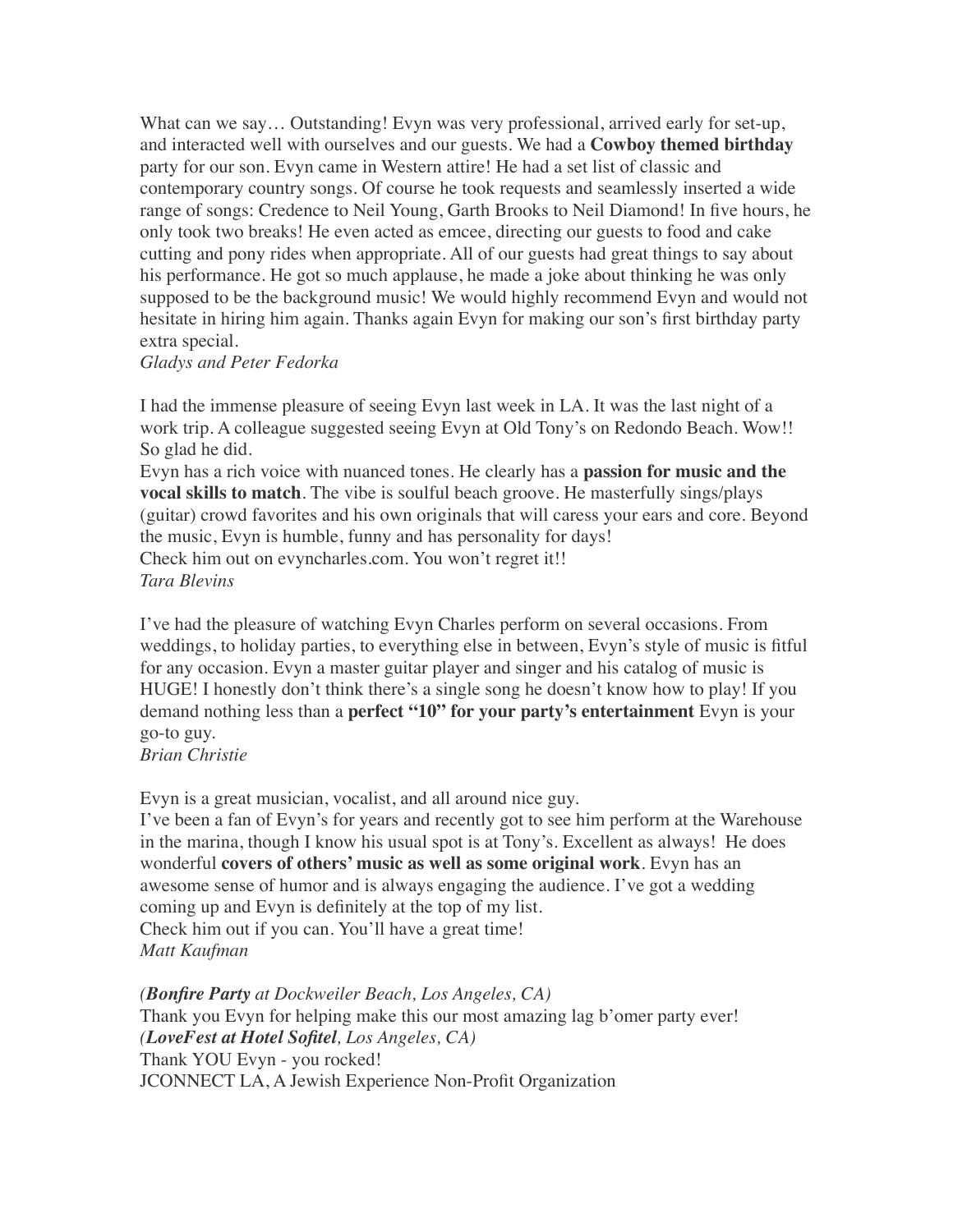Congratulations on a great show Evyn!!!! Your songwriting, stage appearance and performance were all... simply put... awesome!!!!! Great job. *Rick Jimenez* Hi Evyn: Thanks for the great set last night! Let's keep our eyes peeled for more shows for you. *Adam S., co-owner Brixton South Bay* OPENING ACT FOR AL STEWART (Year of the Cat, Time Passages, On the Border)

We have used Evyn at many events over the years. From **romantic parties to beach bonfires and many things in between**, Evyn is a great entertainer, and a good person to work with. Very chill and wants to make sure you are happy. *Rabbi Yonah Bookstein, Pico Shul*

I've seen Evyn play a number of times at Tony's on the Pier and have always enjoyed his music and the relaxed vibe that comes with it. I was recently planning a **corporate event that needed live music**, so Evyn was an ideal choice. He played at our evening outdoor reception for 100+ guests at the Hotel Maya. He did an exceptional job of entertaining the crowd with a wide mix of music and creating a relaxed atmosphere for all to enjoy. A good deal of the crowd stayed longer than scheduled and Evyn was **happy to continue playing to keep the party going**. Thank you, Evyn! *Danae Barrows* TOYOTA MOTORS, Inc.

Evyn was playing at a **memorial celebration of life** on Monday Feb 15th it was amazing, loved the music, I would recommend him for any party. *Cher Rue*

Evyn's soothing music was a wonderful addition form Father's memorial service. He was the right touch to calm the stress and nerves of the day. Grateful to have him with us. *Mary B., Redondo Beach, CA*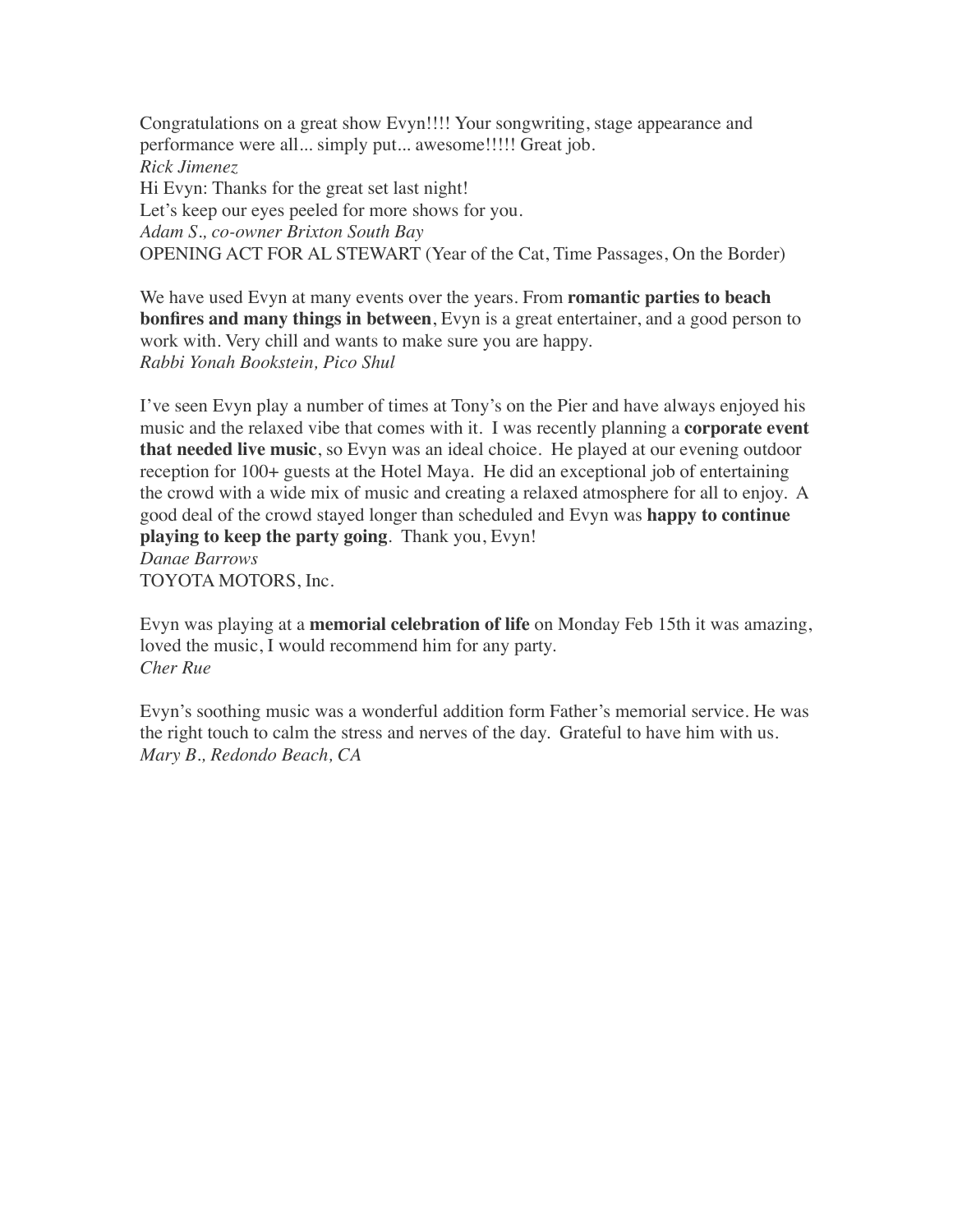### *MUSIC FOR SENIORS*

Thanks for sharing all those great songs seniors love to hear. Residents here at Bixby Knolls Towers love you! They can't wait to hear you sing all their favorites tunes and taking them back to their good old days! You are AN AWESOME ENTERTAINER! I have known Evyn for years now, and he has always given a great performance! I highly recommend him for all your senior citizen events! Thanks again Evyn! CHEERS TO MANY MORE YEARS TO COME!

*Brenda M., Activities Director* BIXBY KNOLLS TOWERS, LONG BEACH, CA

During the past five years, I have utilized the musical services of Evyn Charles on many occasions. Mr. Charles has always been dependable and reliable, and provides a wellrounded program for my residents.

Evyn's talent is appreciated by all who listen, and I am often asked to have him return. Not only is he musically talented but his engagement of the audience sets him a notch above many of the entertainers who perform in Senior Living Communities.

If you are seeking to hire a knowledgeable, talented, responsible and engaging musician for an upcoming event—whether it be for a special event or regularly scheduled entertainment—I highly recommend Evyn Charles.

*Carole Crook, Residents Programs Director* BROOKDALE, SANTA MONICA, CA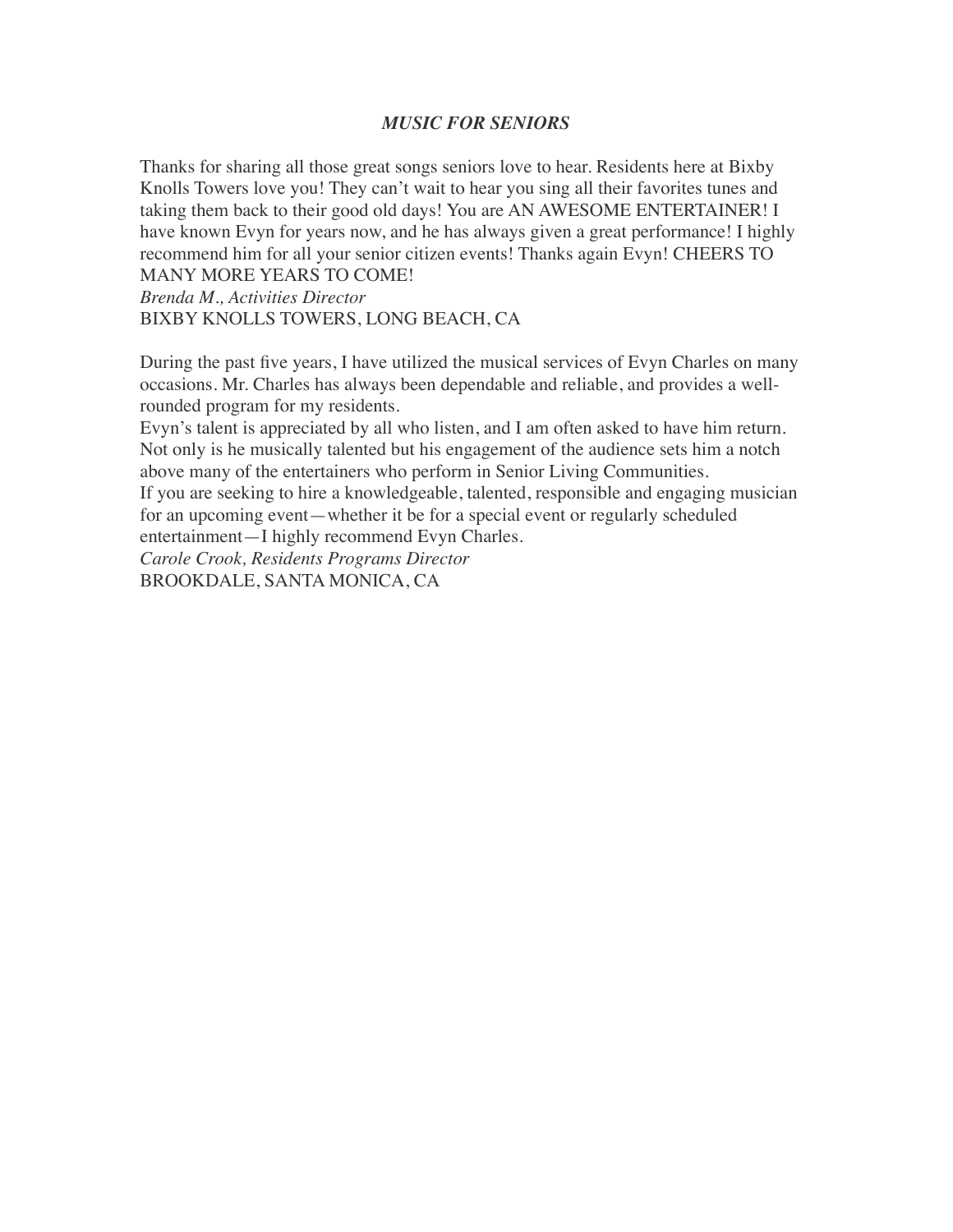## *RESTAURANTS, HOTELS, BARS*

Awesome musician!! Met him at the Hilton Waterfront hotel at an event and he was so cheery and sweet. He played the nicest music on his guitar. What a talented man! He can play other instruments and sing as well. He said he plays at the Waterfront on Thursday and Sunday. Check him out!! *Erin M.*

Enjoyed listening to Evyn at the outdoor patio of Henry's at the Waterfront Hotel, Huntington Beach. So talented! *Christian R.*

# *OLD TONY'S RESTAURANT & BAR CUSTOMERS, Redondo Beach, CA (incl. YELP.com reviews)*

My wife introduced me to Tony's while we were starting to date. She had been going there with her parents for years. Our dining experience has always been superb but the main reason we go back again and again is the musician Evyn Charles. We were there while he played his sunset song at sunset 2 summers ago and asked him to play at our wedding! He did a fantastic job and never fails to amaze every time we hear him. We have brought friends and family who can't believe he is not world-famous yet. We will be back to have dinner and listen to Evyn soon!" *Christine and Vic Lizzaraga, Hawthorne, CA*

Great times upstairs at Tony's! Highly recommend it… especially with Evyn playing ;) *Brad Herbst, Hermosa Beach, CA*

WOW, Can't say enough what a great time we all had at Tony's. The music was great and we had a blast hanging out enjoying the music and the views. *Barbara Stroud-Williams, Sherman Oaks, CA*

Can I dance tomorrow night at Tony's??? only if Evyn is there :-) [...] See you mañana demain soir CHEZ TONY!!!! really AVEC/CON EVYN!!!! *Athena Paquette*

Great performance tonight, as usual. We'll be sure to be back soon! *Oswaldo Valle*

My hubby and I enjoyed your music this past Saturday night at Tony's on the Pier. We have enjoyed coming to see you play the last couple of years there. *Jean Welsome*

I love sipping on my martini listening to ya… good times! *Ann Sai*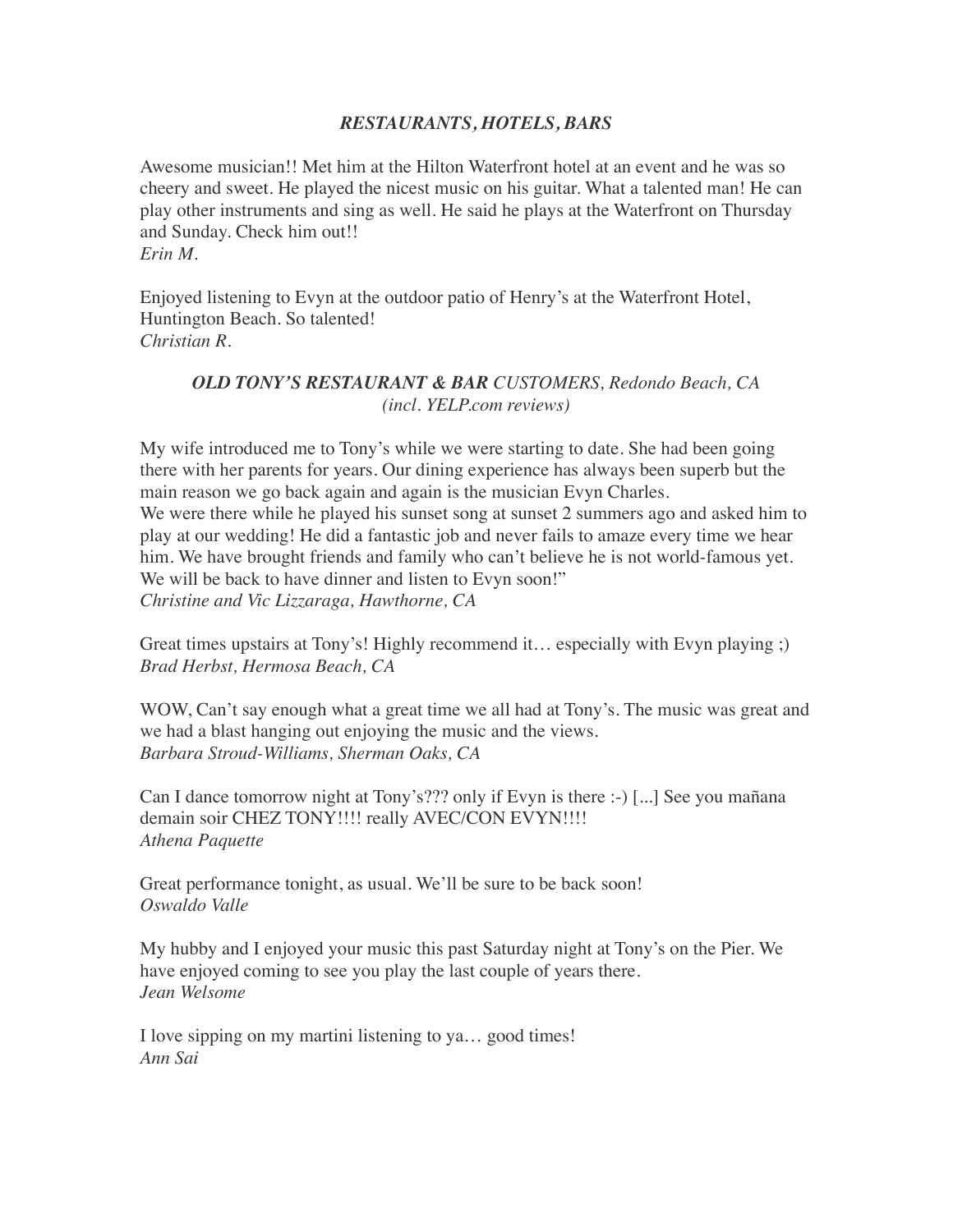Evyn, I needed to warn you. Me and the operations team are all coming to Tony's Friday night. Requests for the Tony's song and Firechief to be expected. C U Soon :) *Lynn Nordheim*

Me and my bestie came in for one drink and turned into a nite at Tony's! If u go u must have a Fire Chief and have Evyn sing the song. *Naya Makindy Henry-Austin*

This is my last night at work [...] and then off to LA with my girls Melanie and Becky to spend the next four days on the beach. I can't wait to relax, laugh, eat gelato and of course go to the best beach bar in Redondo and listen to the amazing sounds of Evyn Charles!!! *Kristie Fagerness*

Oh goodness did I have a great time here last year in April. So much fun. Live music from a great artist named Evyn, great folks to sing a long and drink with and the most amazing night views of the ocean. I had a LOT OF FUN!!! *LaTonia W*

THE place to drink on a Friday or Saturday night on the Redondo Pier. Manny the bartender is awesome and Evyn Charles plays all your favorite songs. *Ron Nichols*

And I can't forget about the live music from the talented Evyn Charles. He can play anything you like and he even has plenty of awesome and hilarious songs of his own. *Stefani Erkelens*

After dinner we went upstairs for drinks. Evyn Charles, the guy on the guitar everyone talks about, was playing again. +1 Star for Evyn! He has the ability to sound great and set the mood but blend into the background at the same time. We requested really random songs on napkins - from Ozzy Osbourne to Jack Johnson to Al Green. He had a great sense of humor and played most of our requests (he killed The Stairway to Heaven, btw!) [...]. I would probably only go back if a friend really wanted to go and I knew Evyn would be playing upstairs. *XTINE S.*

Love hearing the smooth sounds of Evyn. He's got a great voice and sound of his own. Met him at The Slip Bar on the Redondo Beach Pier. You've got to listen to his original music. Awesome!!! *Sonja M., Wilmington, CA*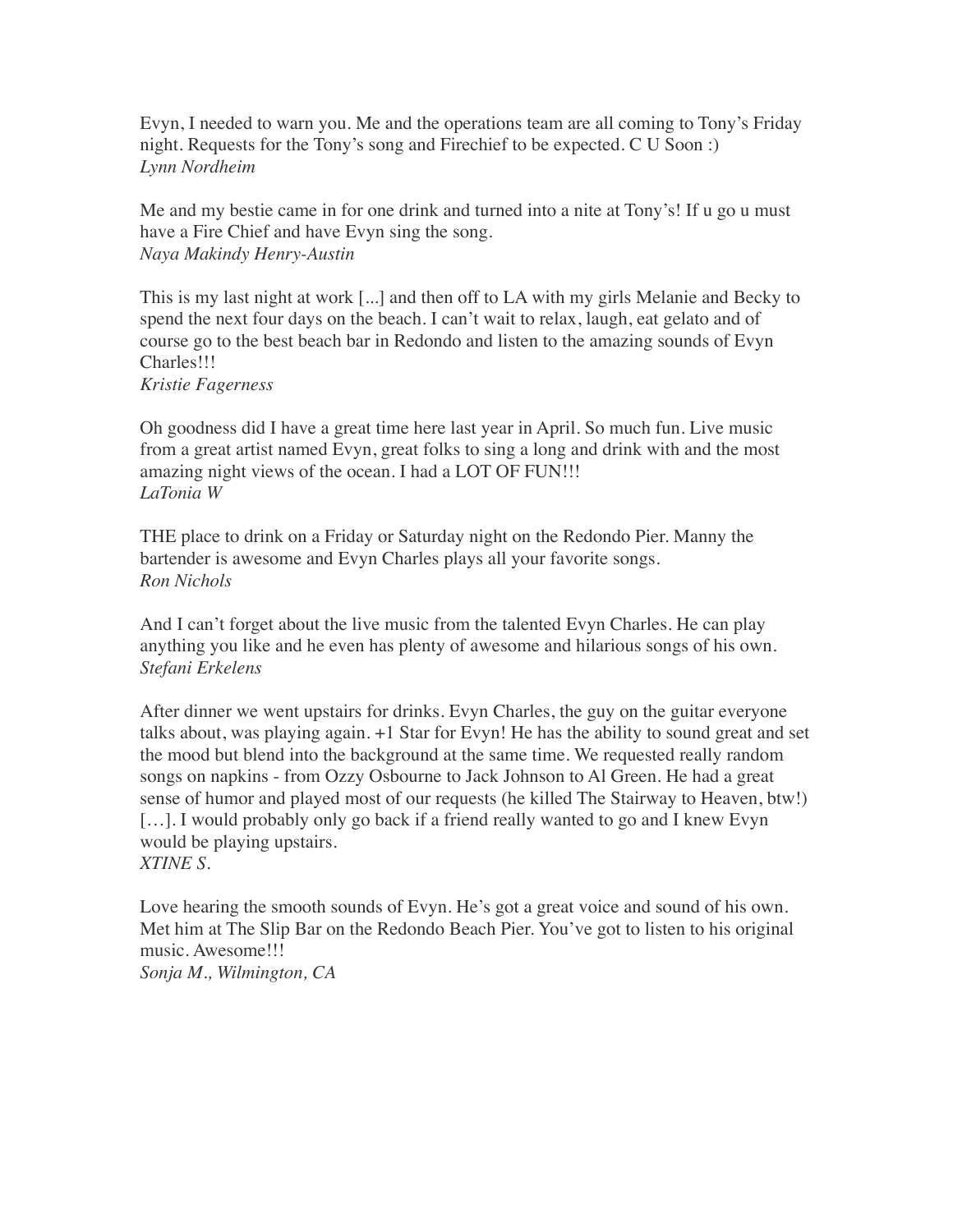I had the immense pleasure of seeing Evyn last week in LA. It was the last night of a work trip. A colleague suggested seeing Evyn at Old Tony's on Redondo Beach. Wow!! So glad he did.

Evyn has a rich voice with nuanced tones. He clearly has a passion for music and the vocal skills to match. The vibe is soulful beach groove. He masterfully sings/plays (guitar) crowd favorites and his own originals that will caress your ears and core. Beyond the music, Evyn is humble, funny and has personality for days!

Check him out on [evyncharles.com.](https://www.yelp.com/redir?url=http%253A%252F%252Fwww.evyncharles.com%252F&s=194d0419f5dca96d47e3f82ccaa1463a64ce80edee71ed64f97a6acdd35b17c6) You won't regret it!!

*Tara B., Saint Louis, MO*